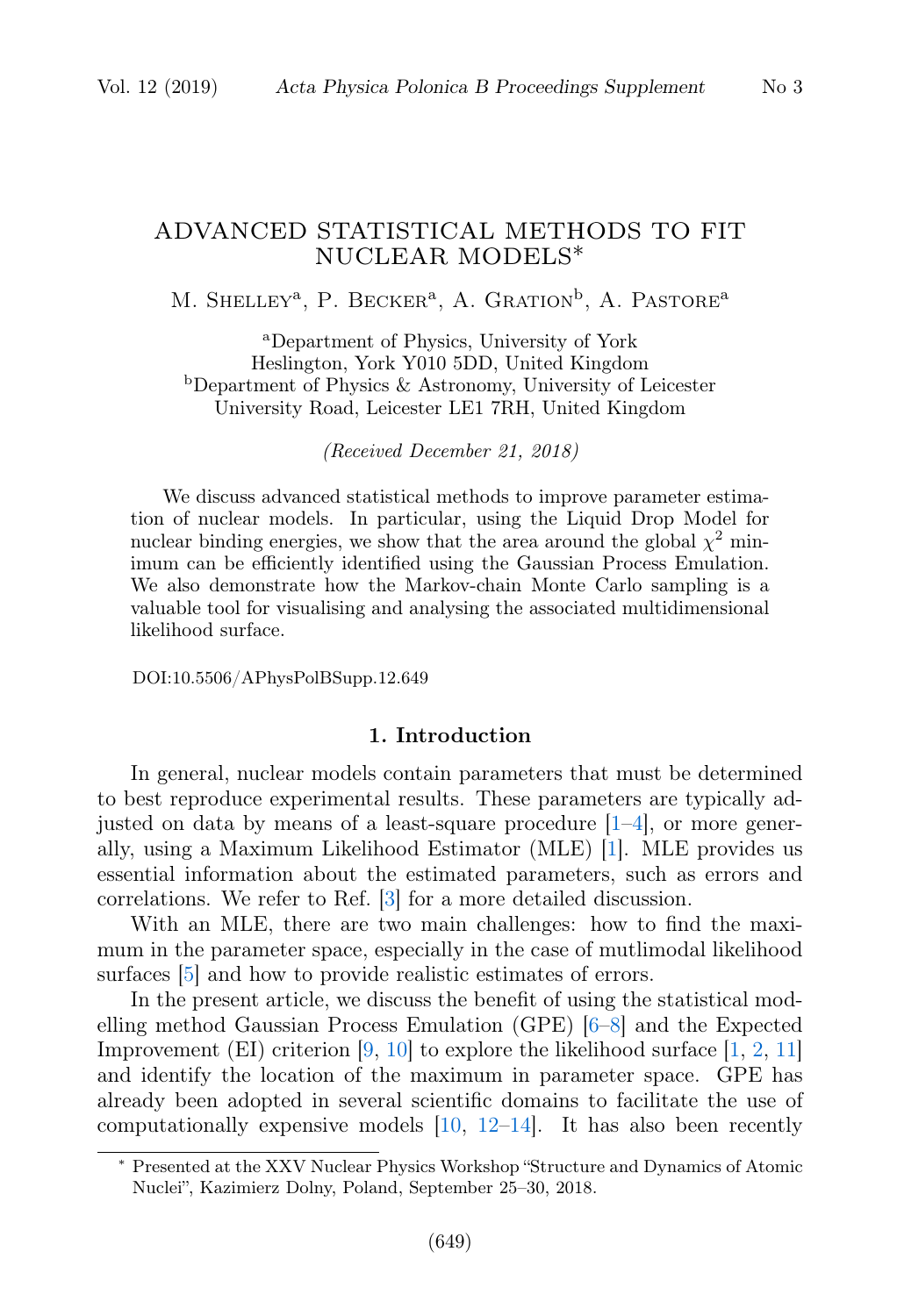applied to nuclear physics  $[15-17]$  $[15-17]$ . In this paper, we combine GPE with the EI criterion to estimate the parameters of a Liquid Drop Model (LDM) [\[18\]](#page-7-9). Through the Markov-chain Monte-Carlo (MCMC) sampling, we explain how to visualise the multidimensional likelihood surface and extract the covariance matrix without calculating explicitly the Hessian matrix [\[3\]](#page-6-2).

The article is organised as follows: in Section [2,](#page-1-0) we introduce the basic formalism of GPE statistical method. In Section [3,](#page-2-0) we present the LDM and in Section [4,](#page-3-0) we demonstrate how GPE and EI can be used to iteratively find the maximum of the unimodal likelihood of the LDM. We finally provide our conclusions in Section [5.](#page-6-5)

### <span id="page-1-0"></span>2. Gaussian Process Emulation and Expected Improvement

Gaussian Process Emulation (GPE) is a regression method that performs a smooth interpolation of the points  $y_s$  of a data set, providing associated confidence intervals. In a standard fitting procedure, one assumes a fixed relation between the independent variable x and the points  $y_s = f(x|p)$ , where  $p$  represents a set of adjustable parameters. It is not the case with GPE, where we treat the points  $y_s$  as a draw from a Gaussian process (GP), y with mean 0 and covariance  $R(x, x')$ . See Ref. [\[10\]](#page-7-3) for a more general discussion.

<span id="page-1-1"></span>We still need to make some assumption about the structure of the data. Such an assumption is done for GPE on the structure of the covariance matrix. In the present article, we assume that the latter is filled with the *squared* exponential covariance function, so that each matrix element corresponds to

$$
R\left(\boldsymbol{x}, \boldsymbol{x}'\right) = \sigma_k^2 \prod_{i=1}^d \exp\left(-\frac{\left(\boldsymbol{x} - \boldsymbol{x}'\right)^2}{2\theta_i^2}\right),\tag{1}
$$

where d is the number of parameters and  $x, x'$  are the data points.

We choose to emulate normalised training data to avoid numerical issues that can arise during emulation. We, therefore, set the maximum covariance to be  $\sigma_k^2 = 1$ . The *hyperparameters*  $\theta_i$ , often referred to as correlation lengths or length scales, describe the level of smoothness of the emulated surface along each dimension of the parameter space. These *hyperparameters* are adjusted on training data using an MLE method. We refer to Ref. [\[8\]](#page-7-1) for more details. Given the particular Gaussian form of the covariance matrix in Eq. [\(1\)](#page-1-1), we observe that neighbouring points will be strongly correlated, while points that are far from each other will be uncorrelated. The length scale controls how fast such a correlation drops moving away from a given point and, therefore, moving away from the diagonal of the covariance matrix.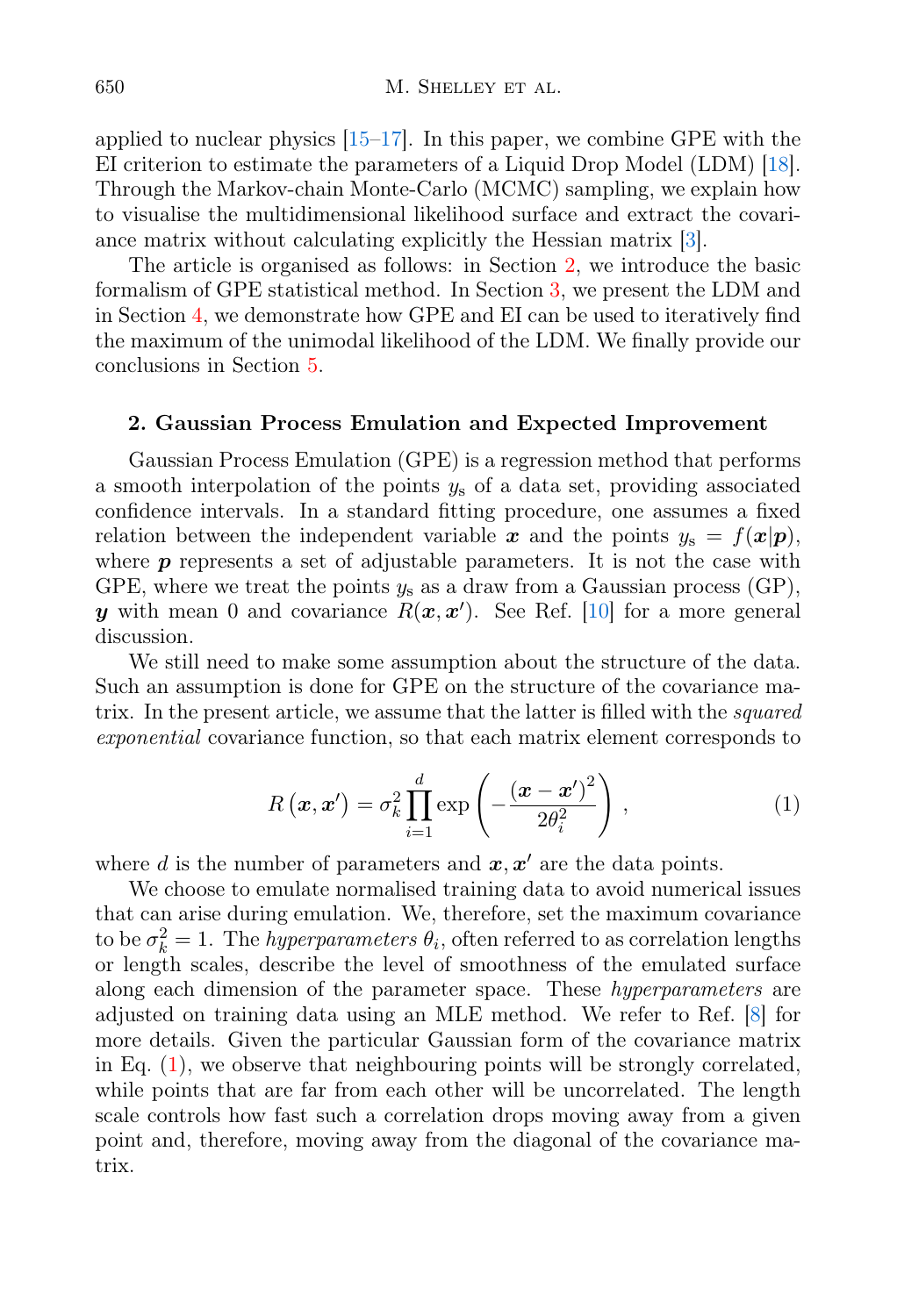The GPE prediction at an unknown location  $x^*$  is

$$
\hat{\mu}(\boldsymbol{x}^*) = r^T(\boldsymbol{x}^*)R^{-1}\boldsymbol{y},\tag{2}
$$

where  $r(\mathbf{x}^*) = R(\mathbf{x}, \mathbf{x}^*)$  corresponds to the vector filled with the correlation of  $x^*$  with all the data points. GPE also easily provides the  $1\sigma$  confidence intervals as

$$
\hat{\sigma}(\boldsymbol{x}^*) = R(\boldsymbol{x}^*, \boldsymbol{x}^*) - r^T(\boldsymbol{x})R^{-1}r(\boldsymbol{x}). \tag{3}
$$

These formulas ignore possible uncertainties on the points  $y_s$  since we assume here that they come from a deterministic computer simulation. It is, however, possible to take them into account into the GPE procedure [\[19\]](#page-7-10). In the following section, we introduce a model that will be used to illustrate how the GPE practically works.

### <span id="page-2-1"></span>3. Liquid Drop Model

<span id="page-2-0"></span>The LDM is a simple model that links the binding energy  $B_{th}$  of a given nucleus to its number of neutrons  $N$  and protons  $Z$ . It is composed of five adjustable parameters  $p = \{a_v, a_s, a_c, a_a, a_p\}$  that are related to bulk properties of the nucleus and defined as [\[18\]](#page-7-9)

$$
B_{\rm th}(N,Z) = a_{\rm v}A - a_{\rm s}A^{2/3} - a_{\rm c}\frac{Z(Z-1)}{A^{1/3}} - a_{\rm a}\frac{(N-Z)^2}{A} - a_{\rm p}\delta(N,Z), \tag{4}
$$

where  $A = N + Z$ , and

$$
\delta(N, Z) = \begin{cases}\n+ A^{-1/2} & \text{for } Z, N \text{ even}, \\
0 & \text{for } A \text{ odd}, \\
-A^{-1/2} & \text{for } Z, N \text{ odd}.\n\end{cases}
$$
\n(5)

To determine the optimal set of parameters  $p_0$ , we construct the penalty function

<span id="page-2-2"></span>
$$
\chi^{2} = \sum_{N,Z \in \text{data}} \frac{(B_{\exp}(N,Z) - B_{\text{th}}(N,Z))^{2}}{\sigma^{2}(N,Z)}
$$
(6)

to be minimised. The experimental energies,  $B_{\text{exp}}(N, Z)$ , are extracted from Ref. [\[20\]](#page-7-11). Since Eq. [\(4\)](#page-2-1) is not suitable for describing light systems, we exclude all nuclei with  $A < 16$ . We also choose not to take into account those with experimental errors on binding energies larger than 100 keV. This LDM model has a large variance of a few MeV on average [\[21,](#page-7-12) [22\]](#page-7-13) making the residuals larger than any experimental errors. The weights in Eq. [\(6\)](#page-2-2) are, therefore, unimportant and we have fixed them as  $\sigma^2(N, Z) = 1$  for all nuclei. We also recall for the sake of clarity that the  $\chi^2$  function is directly linked to the likelihood function as  $\mathcal{L} \propto e^{-\chi^2}$ .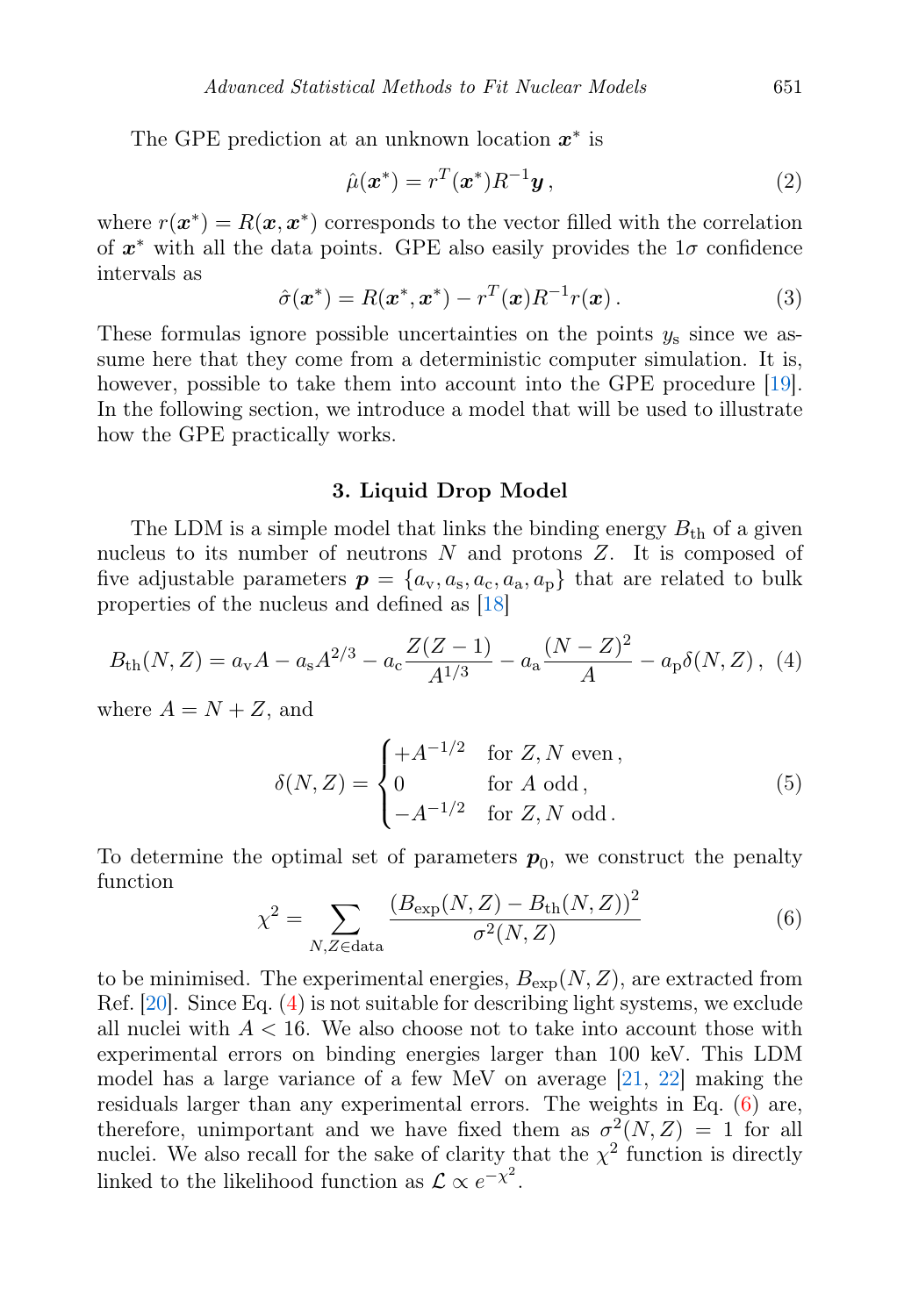## 4. Results

<span id="page-3-0"></span>As a start, we explore the likelihood surface associated to our penalty  $\chi^2$  function using the No-U-Turn Sampler (NUTS) [\[23\]](#page-7-14), an efficient Markovchain Monte Carlo (MCMC) sampler [\[24\]](#page-7-15). In Fig. [1,](#page-3-1) we present the marginalised likelihood in vicinity of the maximum for individuals parameters on the diagonal part and the contour plots for pairs of parameters off the diagonal. The best estimation of LDM parameters with error bars, extracted as the 68% percentile of each parameter distribution, are given on top of each column.



<span id="page-3-1"></span>Fig. 1. Corner plot of the exact likelihood surface in vicinity of the maximum. The diagonal plots show the parameters distributions. The central dashed line corresponds to the mean of the distribution, while the side ones delimit the  $1\sigma$ interval. The off-diagonal plots show the correlation between the two parameters. See the text for details.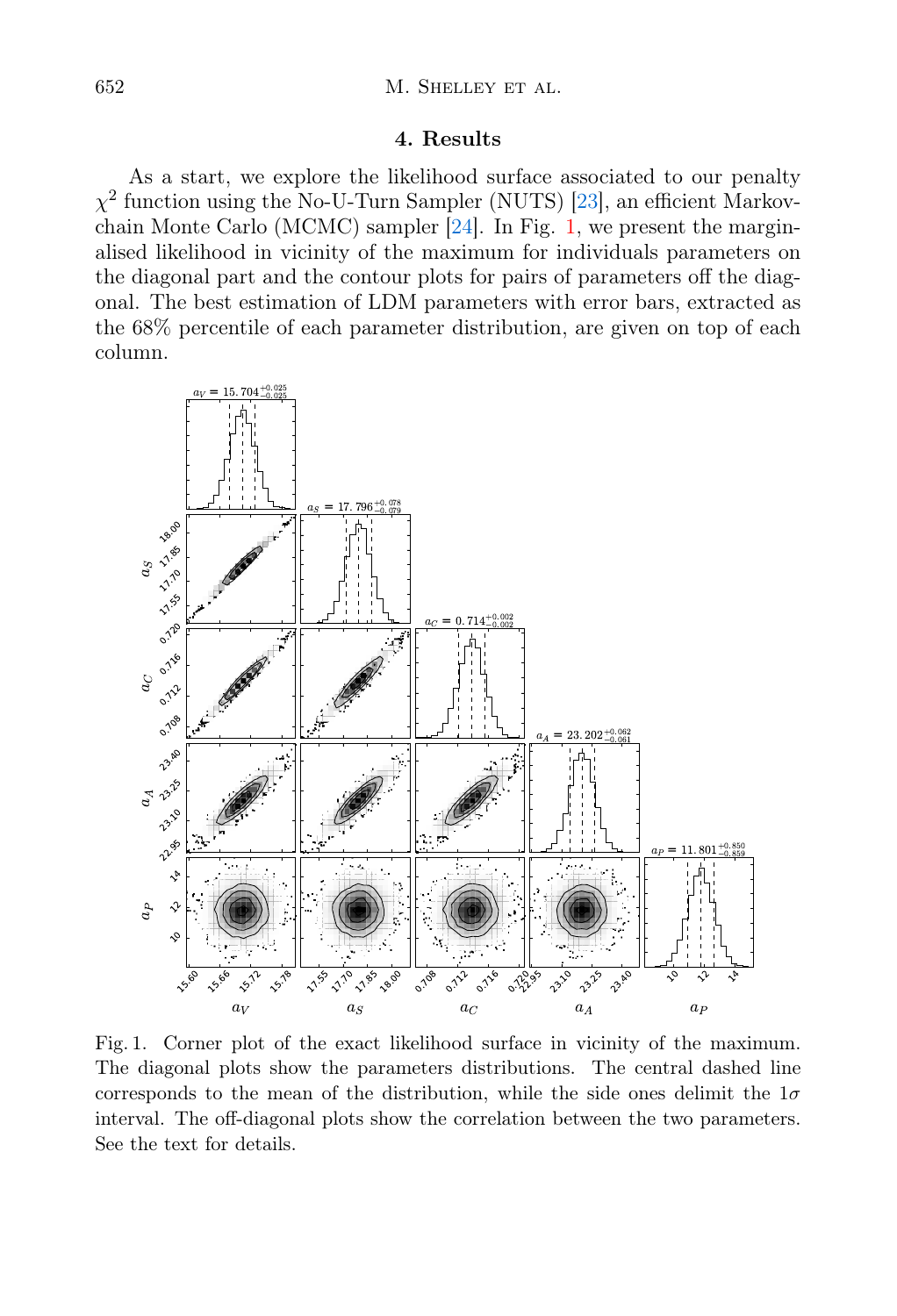The marginalisation of the likelihood [\[15\]](#page-7-7) provides us with a very useful insight on the behaviour of the likelihood surface. Given its exponential nature, the MCMC algorithm is the most suitable technique to perform the required multidimensional integrals leading to the marginalisation. From the resulting distributions of the parameters  $p$ , we can extract information about correlations. In particular, we have been able to directly extract the covariance matrix without performing any derivative in parameter space [\[1\]](#page-6-0). In Table I, we provide the correlation matrix extracted from MCMC. We observe that the results are in perfect agreement with the correlations obtained using Non-Parametric Bootstrap [\[22\]](#page-7-13), which is also a Monte Carlo sampling based on the log-likelihood function. For this particular model, we observe a strong correlation among the parameters  $a_{v}$ ,  $a_{s}$ ,  $a_{a}$ ,  $a_{c}$  that also reflects on the cigar-like shape of the marginalised likelihood shown in Fig. [1.](#page-3-1) The pairing term is not correlated to the others, thus the marginal likelihood has a spheroid shape.

## TABLE I

Correlation matrix for LDM parameters obtained from MCMC sampling.

|                         | $a_{v}$         | $a_{\rm s}$   | $a_c$ | $a_{\rm a}$ | $a_{\rm p}$ |
|-------------------------|-----------------|---------------|-------|-------------|-------------|
|                         |                 |               |       |             |             |
| $a_{\rm v}$ $a_{\rm s}$ | 0.993           |               |       |             |             |
|                         | 0.984           | 0.962         |       |             |             |
| $a_{\rm c}$ $a_{\rm a}$ | $0.917$ $0.901$ |               | 0.884 |             |             |
| $a_{\rm p}$             | 0.038           | $0.037$ 0.040 |       | 0.038       |             |

The MCMC is a valuable tool to explore the surface of the unimodal likelihood, but in the case of a multimodal one, it may not be the most efficient method. A possible way to solve the issue is to use the GPE method to emulate the likelihood surface together with the Expected Improvement (EI) criterion [\[9\]](#page-7-2) to focus the exploration around the maxima.

The EI criterion helps us to choose iteratively the points in parameter space one should explore in order to efficiently find a global optimum of a function. It is an optimisation technique which, after a large enough number of iterations, will converge to the global optimum, never getting stuck into a local optimum. It uses both the GPE mean and GPE confidence intervals, in a tradeoff between exploitation and exploration. The first means sampling areas of likely improvement near the current optimum predicted by the mean, the second means sampling areas of high uncertainty, where the confidence intervals are large. It employs an acquisition function, whose maximum tells us where next in parameter space to run our model. GPE is then performed again with this new point, and this process is repeated until convergence is reached according to a given convergence criteria.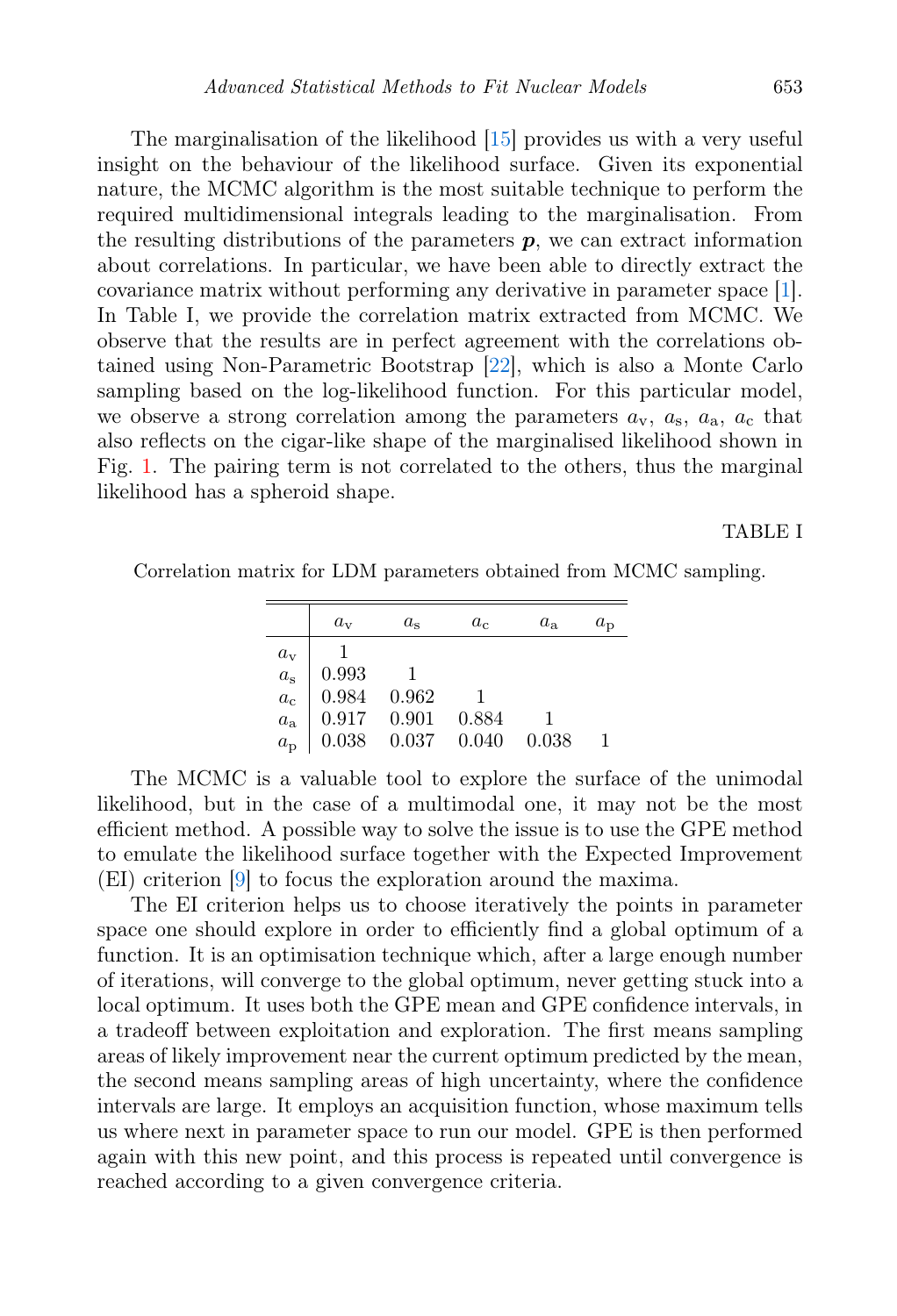For the sake of illustration, we fix three parameters,  $a_c$ ,  $a_a$ ,  $a_p$ , of LDM at values obtained from MCMC and emulate the log-likelihood surface, i.e. the  $\chi^2$ , as a function of the remaining two parameters  $a_v$ ,  $a_s$ .

We design the initial data set by taking 60 points for each dimension to ensure a good quality emulation from the outset of the optimisation. We impose a uniform prior distribution on parameter space, by restricting to a fairly large interval  $a_{\nu(s)} \in [0, 30]$  MeV. The data set is selected using a standard space-filling method [\[25\]](#page-7-16). After running GPE, we feed the resulting likelihood surface to the MCMC sampler. The result is illustrated in Fig. [2.](#page-5-0) In the top left panel, we show the result obtained using the initial data set,



<span id="page-5-0"></span>Fig. 2. Corner plots of the likelihood obtained from the emulated  $\chi^2$  surface for the  $a_v$  and  $a_s$  parameters, after the first (top left), 11 (top right), 21 (bottom left) and 51 (bottom right) iterations of EI. See the text for details.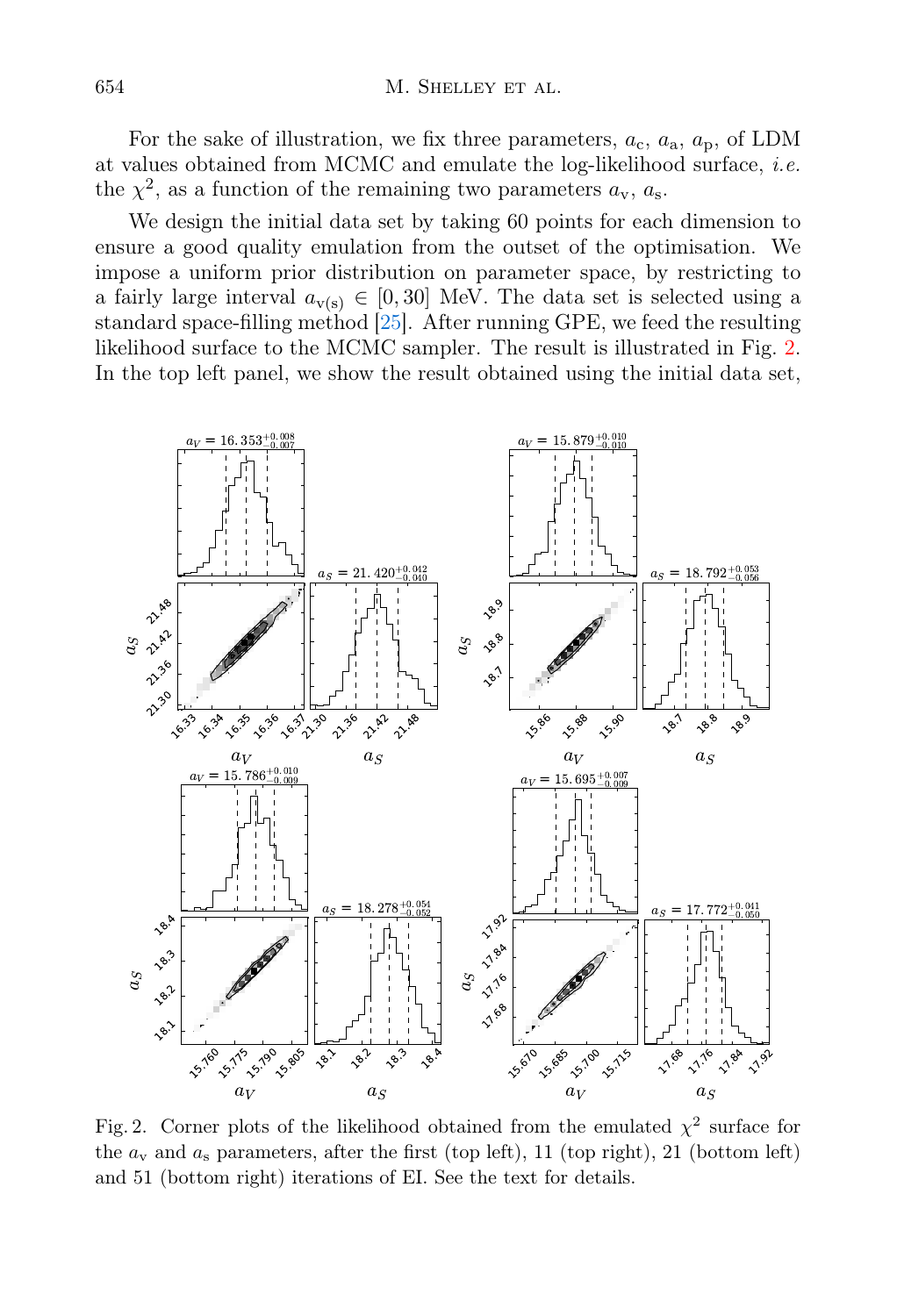*i.e.* without any EI. We notice that the means of the  $a_v$  and  $a_s$  distribution are quite different from the expected optimal values (see Fig. [1\)](#page-3-1), that we attribute to an incorrect emulation of the likelihood surface.

We now apply an iterative procedure guided by EI: in the top right panel, we add extra 11 points and then we perform a new MCMC run. In this case, the volume parameter gets extremely close to its optimal value and errors.

The iterative EI procedure was then carried out in the bottom left panel (21 iterations) and bottom right (51 iterations) until the mean value of the distributions of the parameters  $a_{v}$ ,  $a_{s}$  falls within the error bars provided by the complete MCMC sampling. As expected, in the limit of large number of points, GPE will provide a very good approximation of the exact surface.

#### 5. Conclusions

<span id="page-6-5"></span>In this article, we have explained how advanced statistical methods may be a very useful tool to estimate parameter in theoretical nuclear models. By using a simple Liquid Drop Model, we have discussed the use of MCMC method to visualise multidimensional likelihood surfaces and how to extract information concerning the covariance matrix without performing numerical derivatives in parameter space. This is a very interesting method, since contrary to the standard Hessian method [\[26\]](#page-7-17), we do not need to assume a parabolic shape of the surface around the optimum.

Since MCMC is likely to not adequate deal with multimodal likelihood surfaces, we have also investigated the use of GPE combined with the EI to identify in an efficient way the position of the optimum in parameter space and then use the MCMC to obtain informations on the parameter distributions. By combining these two methods, we now plan to perform a more complete study using the likelihood surface of a Skyrme functional [\[27\]](#page-7-18).

The work is supported by the UK Science and Technology Facilities Council under grants No. ST/L005727 and ST/M006433.

## REFERENCES

- <span id="page-6-0"></span>[1] R.J. Barlow, A Guide to the Use of Statistical Methods in the Physical Sciences, John Wiley, 1989.
- <span id="page-6-4"></span>[2] M. Kortelainen et al., Phys. Rev. C 82[, 024313 \(2010\).](http://dx.doi.org/10.1103/PhysRevC.82.024313)
- <span id="page-6-2"></span>[3] J. Dobaczewski, W. Nazarewicz, P. Reinhard, [J. Phys. G: Nucl. Part. Phys.](http://dx.doi.org/10.1088/0954-3899/41/7/074001) 41[, 074001 \(2014\).](http://dx.doi.org/10.1088/0954-3899/41/7/074001)
- <span id="page-6-1"></span>[4] P. Becker et al., *Phys. Rev. C* **96**[, 044330 \(2017\).](http://dx.doi.org/10.1103/PhysRevC.96.044330)
- <span id="page-6-3"></span>[5] B.W. Silverman, *[J. R. Statist. Soc. B](http://dx.doi.org/10.1111/j.2517-6161.1981.tb01155.x)* 43, 97 (1981).